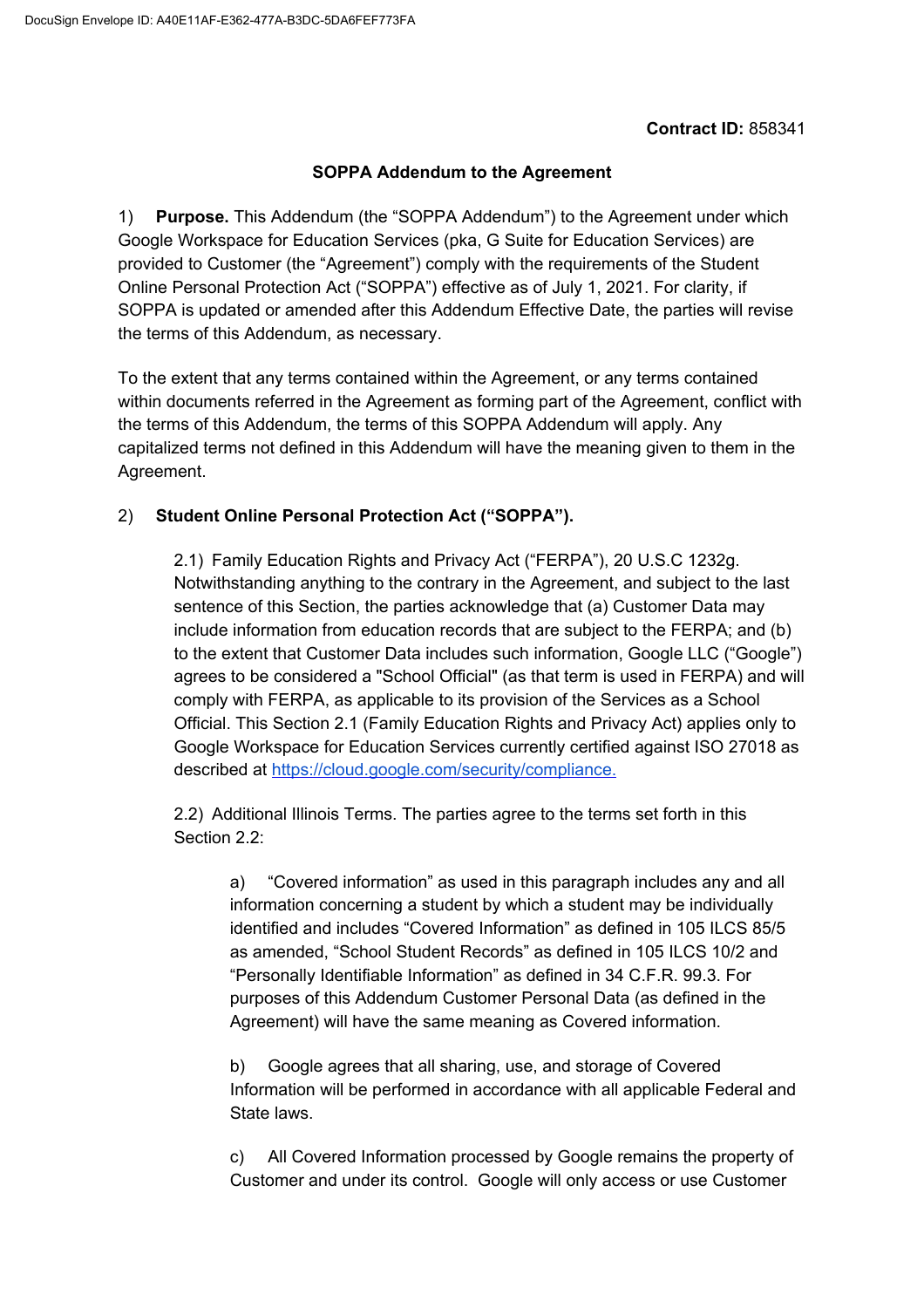Data to provide the Services and Technical Support Services to Customer or as otherwise instructed by Customer. Without limiting the generality of the preceding sentence, Google will not process Customer Data for Advertising purposes or serve Advertising in the Services. Google has implemented and will maintain administrative, physical, and technical safeguards to protect Customer Data, as further described in the Data Processing Amendment.

d) Categories of Customer Data. The categories of Customer Data are listed in Appendix 1 of the Data Processing Amendment. "Data Processing Amendment" means the then-current terms describing data protection and processing obligations with respect to Customer Data, as described at [https://workspace.google.com/terms/dpa\\_terms.html](https://workspace.google.com/terms/dpa_terms.html) [.](https://gsuite.google.com/terms/dpa_terms.html)

e) Description of Services. A description of Google Workspace for Education Service provided by Google is set forth in the Services Summary located at [https://workspace.google.com/terms/user\\_features.html.](https://workspace.google.com/terms/user_features.html)

f) Additional FERPA Statement. Pursuant to FERPA, Google will: (a) act as a school official with a legitimate educational interest; (b) perform an institutional service or function under the direct control of Customer with respect to the processing of Covered Information for which Customer would otherwise use employees; (c) use the covered information only for a purpose authorized by Customer under applicable law; and (d) not redisclose it to third parties or Affiliates except as authorized under the Agreement or with permission from Customer or pursuant to court order, unless otherwise permitted under applicable law.

g) Data Incident. Pursuant to Section 7.2. of the Data Processing Amendment, in the event of a Data Incident, Google will provide details of the incident, as described in Section 7.2.2, which shall include, to the extent possible, (1) the nature of the Data Incident, the measures taken to mitigate the potential risks and the measures Google recommends Customer take to address the Data Incident, (2) Parents may contact Google to inquire about the Data Incident through the following link

[https://support.google.com/a/contact/edu\\_privacy,](https://support.google.com/a/contact/edu_privacy) also available through the Contact Us section in the Google Workspace for Education Privacy Notice (3) the date or estimated date of the Data Incident, (4) what Customer Data was compromised or reasonably believed to have been compromised by the Data Incident.

h) Enhanced Liability Cap for Data Incidents under SOPPA. If a Data Incident is attributed to Google, Google will be liable for its own costs and expenses for its actions taken pursuant to Section 7.2 (Data Incidents) of the Data Processing Amendment, and for Customer`s reasonable costs for legally required notification to parents whose Covered Information was misappropriated and any fines or penalties that Customer must pay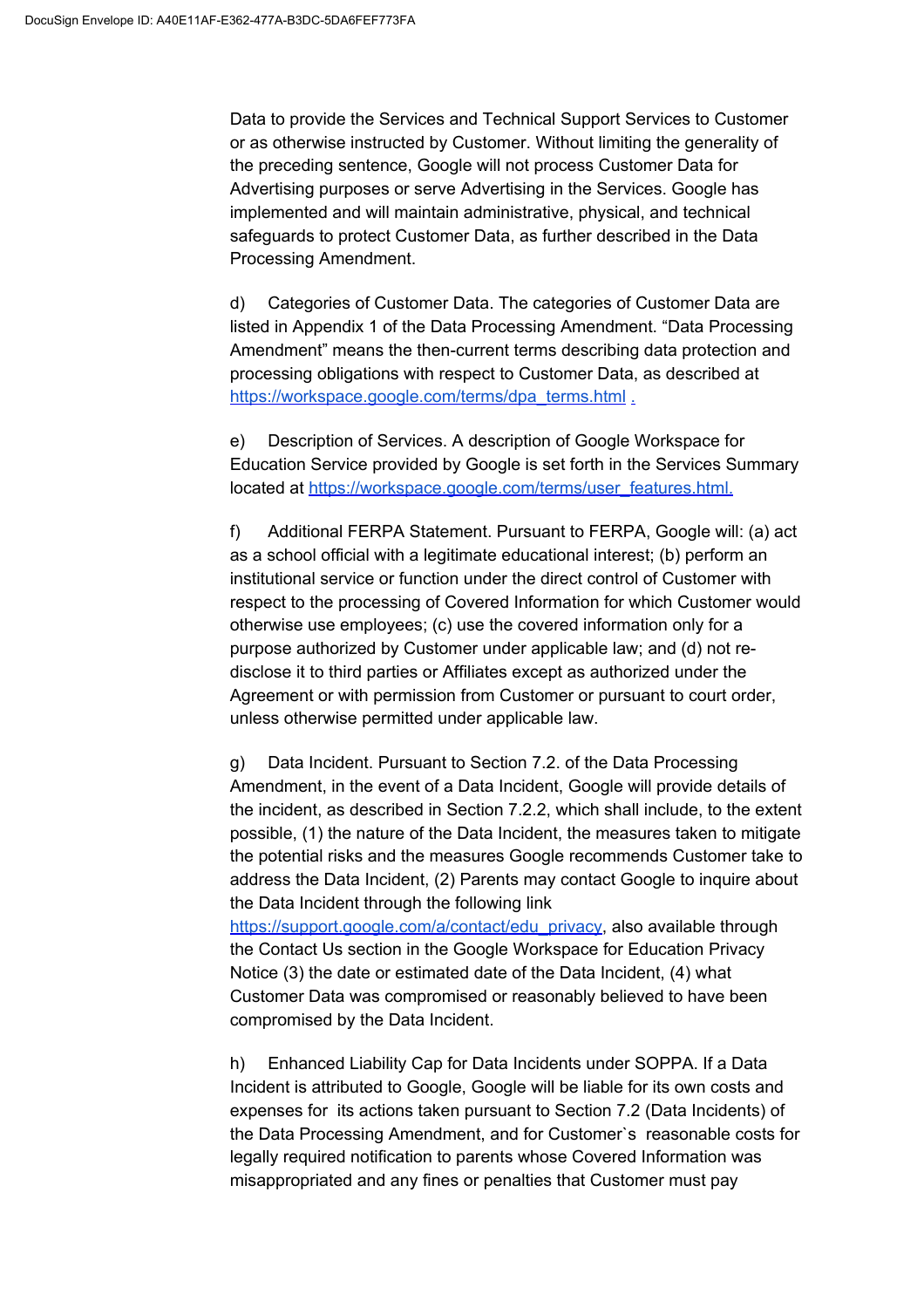regulatory agencies solely as a result of any Data Incident attributed to Google. Notwithstanding anything to the contrary under the Agreement, Google`s total aggregated liability under this sub-section 2.3(h) is limited to ONE HUNDRED THOUSAND US DOLLARS (\$100,000.00). Customer will be liable for any remaining costs and expenses incurred in investigating and remediating the Data Incident.

i) Data Deletion. Google will delete Customer Data in accordance with Section 6 (Data Deletion) of the Data Processing Amendment.

j) Publication. Customer will make available for public inspection on Customer's website or, if Customer does not have a website, then at Customer's administrative office, this Addendum along with the Data Processing Amendment, and the definition of "Services" set forth herein. "Services" means the then-current Core Services and Other Services described at [https://workspace.google.com/terms/user\\_features.html.](https://workspace.google.com/terms/user_features.html)

k) Google shall not use or share Covered Information for the purposes of (i) Targeted Advertising, (ii) to amass a profile of a student other than in furtherance of providing the Services, or (iii) sell or rent a student's information. "Targeted Advertising" as used in this paragraph has the meaning set forth in 105 ILCS 85/5 as amended.

3) **Google Workspace for Education Privacy Notice.** Google Workspace for Education Privacy Notice is meant to help Google Workspace for Education users and parents understand what data and for what purposes such data is collected by Google during the provision of Google Workplace for Education Services. The Google Workspace for Education Privacy Notice includes information about Google privacy practices that are specific to Google Workspace for Education and summarizes the most relevant portions of the Google Privacy Policy, which provides additional examples and explanations that may be useful to Customers. Collected data includes information about Customers' payments and transactions, settings and configurations, product usage, and direct communications with Google, but excludes Customer or Customer End User personal information provided by Google through the services. "Google Workspace for Education Privacy Notice" means the notice at the following URL:

[https://workspace.google.com/terms/education\\_privacy.html](https://workspace.google.com/terms/education_privacy.html)[,](https://workspace.google.com/terms/education_privacy.htmll) or such other URL as Google may provide.

4) **Miscellaneous.** This SOPPA Addendum shall be governed by the laws of the State of Illinois without regard to conflict of law principles. Jurisdiction and venue for all disputes hereunder shall solely be in the county of the Customer's administrative office. All other terms and conditions of the Agreement shall remain unchanged and in full force and effect.

Signed by the parties' authorized representatives on the dates below.

## **Woodford County Special Education Association**